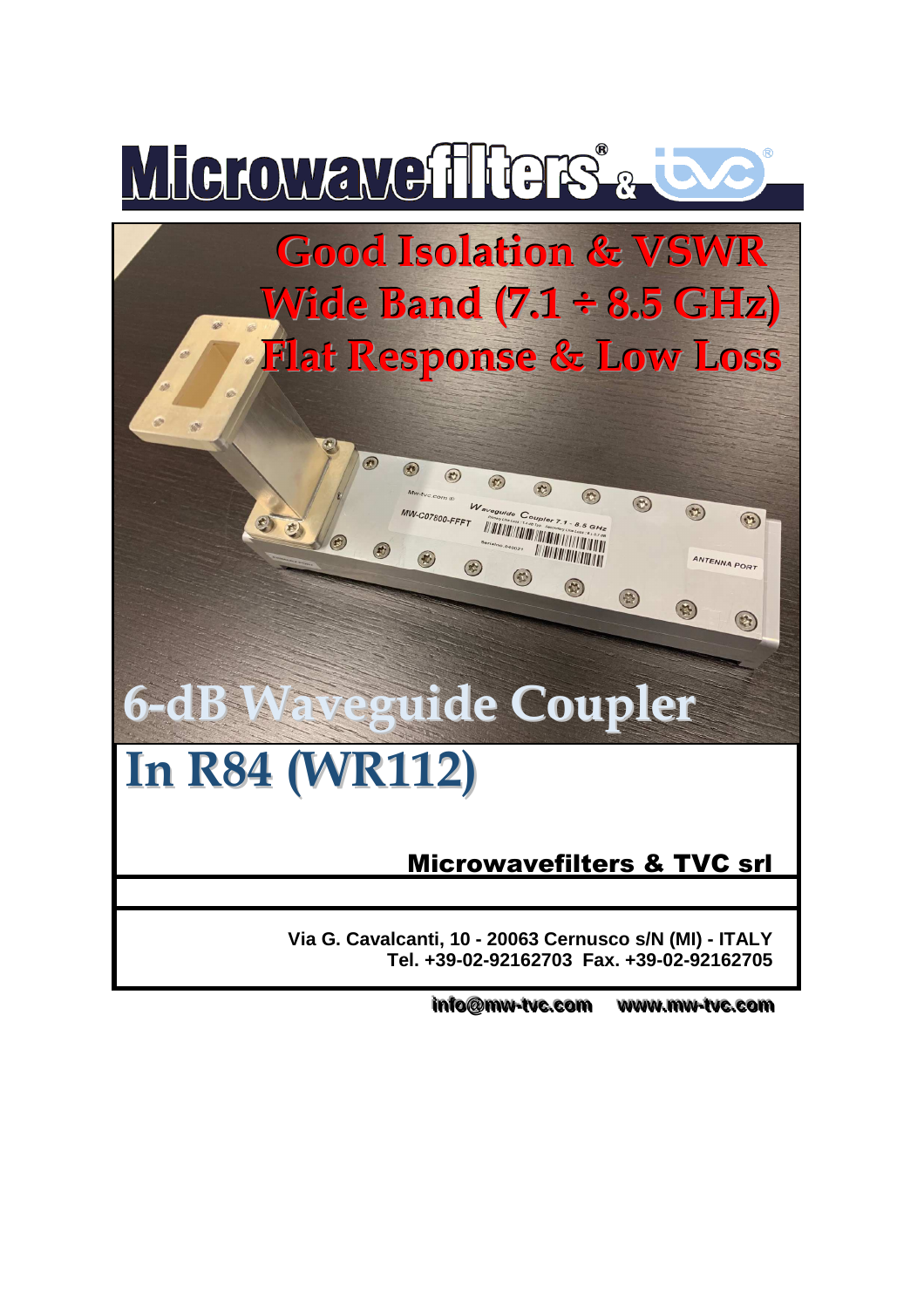

**Microwavefilters &TVC** has developed a new family of waveguide directional couplers, with 3 dB and 6 dB couplings, which can be used as dividers for indoor branching systems, among other things.

This family is characterized by its wide and flat frequency response, good VSWR, isolation and low loss.

## **Main Electrical & Mechanical Characteristics**

Part Number **MW-C07800-FFFT**  Coupling factor **6 dB (± 0.7 dB) Primary line loss** Frequency range **7.1 ÷ 8.5 GHz**  Isolation **≥ 30 dB**  Waveguide **WR112 (R84)** 

 $\leq$  1.6 dB VSWR (Return Loss) **1.12:1 max. (≥ 25.0 dB)**  Intermodulation **≤ 148 dBc, 2 input tones of 36 dBm**  Input / Output Ports **UER84 on all 3 Ports with M4 threaded**  holes<br>-40  $\div$  +70 °C

**Operating Temperature Range** Dimensions **220 x 121.4 x 51.2 mm** 







 **info@mw-tvc.com www.mw-tvc.com**